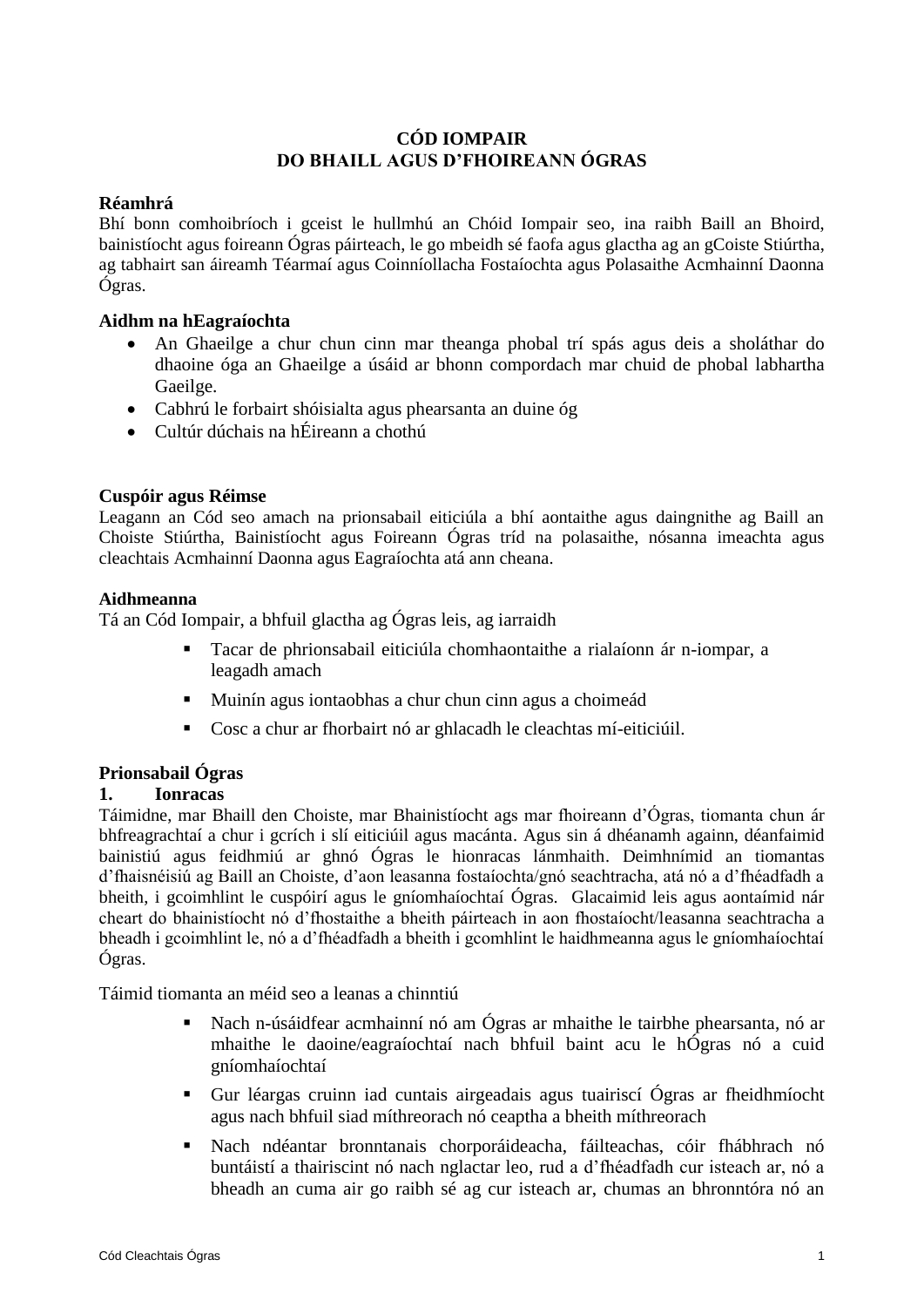fhaighteora breithiúnas neamhspleách a dhéanamh, a bheadh baint aige le gníomhaíochtaí Ógras.

 Go bhfuil an iompar a bhaineann le hearraí/seirbhísí a cheannach de réir deachleachtais, mar atá sna nósanna imeachta sean-bhunaithe do thógáil i seilbh phoiblí

# **2. Trédhearcacht**

Tugann Baill an Choiste Stiúrtha, bainistíocht agus fostaithe Ógras tacaíocht do rochtain ar eolas ginearálta maidir le gníomhaíochtaí Ógras, i slí oscailte a chuireann le freagracht Ógras don bpobal i gcoitinne. Tá meas againn ar rúndacht an eolais íogair atá i seilbh Ógras. Séard atá i gceist leis an eolas seo ná ábhar ar nós:

- Eolas pearsanta
- Eolas faighte ag Ógras faoi rún
- Aon eolas a d'fhéadfadh a bheith íogair (san áireamh, ach gan a bheith teoranta do, phleananna don todhchaí nó sonraí d'athruithe mhóra eagraíochta, nó athruithe eile ar nós athstruchtúrú)

Cloímid le nósanna imeachta cuí maidir le comhairle roimh ré le tríú pháirtithe, sa chás go moltar, i gcás eisceachtúil, scaoileadh le heolas íogair ar mhaithe leis an bpobal. Deimhnímid go bhfuilimid ag feidhmiú de réir na forálacha reachtúla ábhartha, reachtaíocht maidir le cosaint sonraí agus forálacha an Achta um Shaoráil Faisnéise san áireamh.

### **3. Dílseacht**

Admhaíonn Baill an Choiste, Bainistíocht agus Foireann Ógras an fhreagracht a bheith dílis d'Ógras agus iomlán tiomanta dá ghníomhaíochtaí ar fad. Táimid aireach go gcaithfidh an eagraíocht é féin aird a thabhairt gur gníomhaireacht Stáit-mhaoinithe í, le ról soiléir, ar leithligh atá sainmhínithe sa reachtaíocht. Admhaímid an dualgas atá orainn uilig na caighdeáin is airde a bhaineann le heiticí oibre a chomhlíonadh.

### **4. Cothromaíocht**

Déanaimid ár ndícheall, i gcónaí, géilliúlacht a chinntiú maidir le reachtaíocht comhionannais fostaíochta agus comhstádais. Táimid tiomanta do chothromaíocht i ngach beartaíocht agus tá meas againn ar ár gcustaiméirí ar fad agus caithimid go cothrom leo ar fad.

### **5. Timpeallacht Oibre/Seachtrach**

Tugaimid ardtosaíocht do chur chun cinn agus do chaomhnú shláinte agus shábháilteacht gach duine atá ag obair linn, agus gach duine a thugann cuairt ar ár n-áitreabh. Leanaimid orainn ag iarraidh aon tionchar díobhálach a d'fhéadfadh a bheith ag oibríochtaí Ógras ar an gcomhshaol nó ar an bpobal níos leithne a íoslaghdú. Maidir leis sin, aithnímid chomh maith, ár ndualgas chun ár bhfeasacht ar an ngá atá lenár dtimpeallacht a chosaint ar mhaithe leis na glúinte atá le teacht, a fhorbairt de shíor.

### **6. Freagracht**

Glacaimid le, agus déanaimid iarracht, na dualgais rialála agus reachtaíochta atá leagtha ar Ógras a chomhlíonadh. Tá ár nósanna imeachta do thairiscintí agus do cheannaigh deartha chun comhlíonadh a bhaint amach agus chun seasamh leis, chomh maith le cloí leis na leibhéil údaráis atá forordaithe, mar atá leasaithe ó am go chéile, maidir le caiteachas ábhartha a cheadú. Táimid tiomanta do shrianta a chur in áit agus a choimeád chun cosc a chur ar chalaois, srianta leordhóthanacha chun a chinntiú go gcomhlíontar na nósanna imeachta forordaithe a bhaineann le héilimh ar chostais, san áireamh. Tá baill an Choiste tiomanta dianiarrachtaí réasúnta a dhéanamh freastal ar gach cruinniú Choiste. Maidir leis na nithe seo a leanas, is gá nósanna imeachta maidir le meas a bheith ar rúndacht agus é a choimeád a chur i bhfeidhm agus monatóiracht a dhéanamh orthu, siad san: téarmaí agus coinníollacha fostaíochta na foirne,